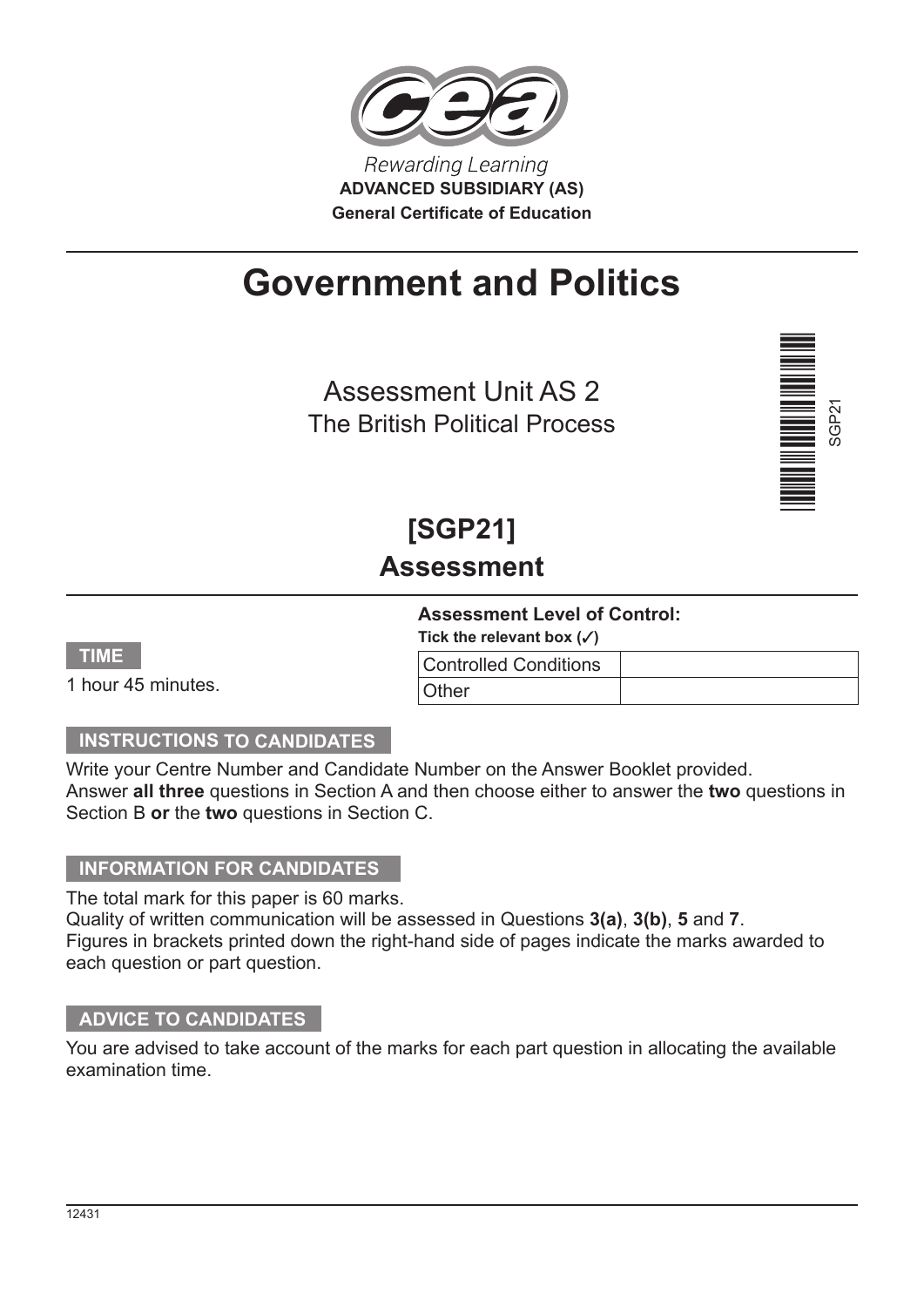Answer **all three** questions in Section A **and** then choose either to answer the **two** questions in Section B **or** the **two** questions in Section C

# **Section A: The UK Parliament and Executive**

**1** Identify **two** types of debate that take place in the House of Commons. [4] **2** Explain **two** ways in which MPs perform their scrutiny role. [10] **Either 3 (a)** "Britain no longer has a system of Cabinet Government because of the increased dominance of the Prime Minister." Discuss the validity of this statement. [26]

#### **Or**

**(b)** "Party dominance in the House of Commons has undermined the ability of MPs to perform their functions." Discuss the validity of this statement. [26]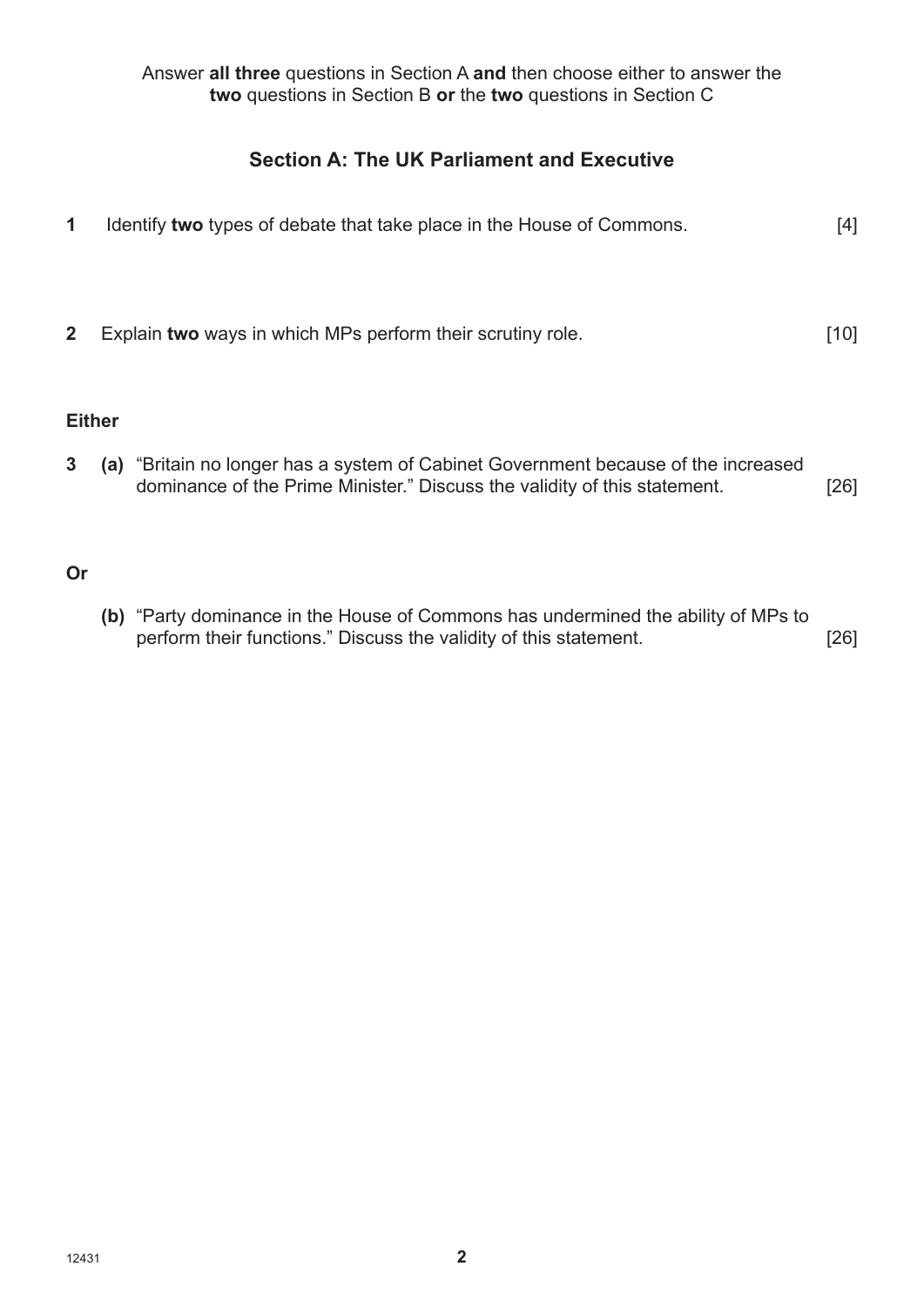# **Section B: The Judiciary in the UK**

- **4** Explain **one** strength of Judicial Inquiries. [5]
- **5** Explain the view that Judicial Review is an effective check on the power of the Executive.<br>[15] . In the case of the contract of the contract of  $[15]$

#### **Or**

### **Section C: Pressure Groups in the UK**

| 6 Explain what is meant by the term "social movement". Support your answer with a |  |
|-----------------------------------------------------------------------------------|--|
| relevant example.                                                                 |  |

**7** Explain the reasons why some pressure groups remain "outsiders". [15]

# **THIS IS THE END OF THE QUESTION PAPER**